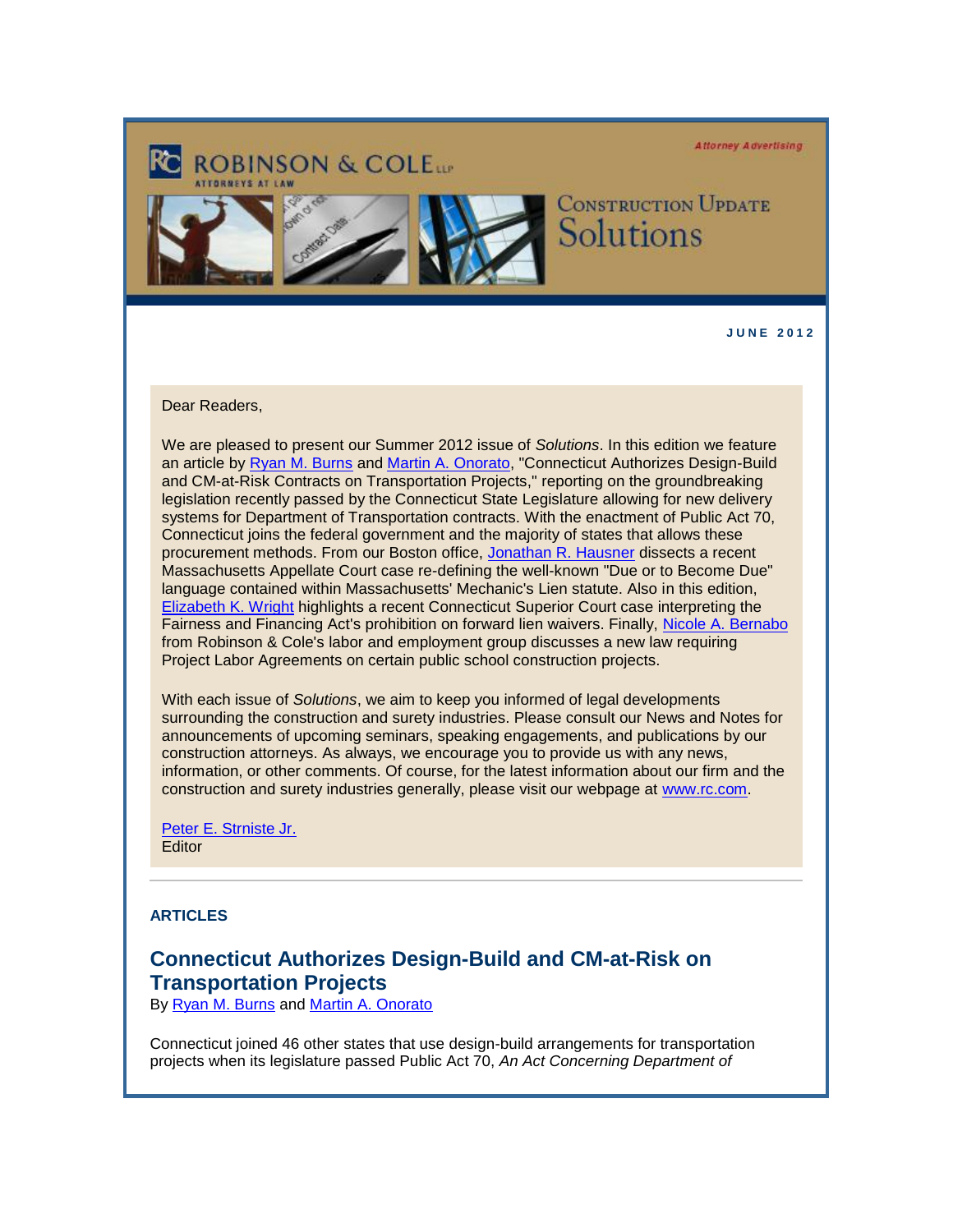*Transportation Project Delivery* (Act), at the close of its most recent legislative session. The Act specifically authorizes the Connecticut Department of Transportation (DOT) to solicit and award projects under design-build and CM-at-risk contracts with a guaranteed maximum price.

Click here to read the full article, ["Connecticut Authorizes Design-Build and CM-at-Risk on](http://cl.exct.net/?ju=fe3617737d60067c761570&ls=fde61d797263037f7c157477&m=fefb1671756c0d&l=fec811727763027c&s=fe25167675620c7c721078&jb=ffcf14&t=)  **Transportation Projects** 

### **Due or to Become Due? Recent Massachusetts Appeals Court Decision Expands on Subcontractor Mechanics' Lien Law** By [Jonathan R. Hausner](http://cl.exct.net/?ju=fe3517737d60067c761571&ls=fde61d797263037f7c157477&m=fefb1671756c0d&l=fec811727763027c&s=fe25167675620c7c721078&jb=ffcf14&t=)

In Massachusetts, a central tenet of the Mechanics' Lien Law for subcontractors (General Laws Chapter 254 § 4) is that a subcontractor cannot assert or perfect a mechanics' lien against an owner's property interest unless money is "due or to become due" to the general contractor. In essence, if the owner does not owe the general contractor any money under the general contract at the time a subcontractor asserts its lien, the lien is invalid. One can imagine, with back charges, claims for defective work, and similar defenses, how the simple phrase "due or to become due" can impact a subcontractor's lien rights. Recently, the Massachusetts Appeals Court expanded the body of law around this seemingly innocuous phrase to the detriment of a subcontractor on a commercial construction project and reinforced Massachusetts courts' strict adherence to the letter of the lien laws.

Click here to read the full article, ["Due or to Become Due? Recent Massachusetts Appeals](http://cl.exct.net/?ju=fe3417737d60067c761572&ls=fde61d797263037f7c157477&m=fefb1671756c0d&l=fec811727763027c&s=fe25167675620c7c721078&jb=ffcf14&t=)  [Court Decision Expands on Subcontractor Mechanics' Lien Law.](http://cl.exct.net/?ju=fe3417737d60067c761572&ls=fde61d797263037f7c157477&m=fefb1671756c0d&l=fec811727763027c&s=fe25167675620c7c721078&jb=ffcf14&t=)"

## **Recent Connecticut Superior Court Case Further Limits the Enforceability of Progressive Mechanics' Lien Waivers** By [Elizabeth K. Wright](http://cl.exct.net/?ju=fe3317737d60067c761573&ls=fde61d797263037f7c157477&m=fefb1671756c0d&l=fec811727763027c&s=fe25167675620c7c721078&jb=ffcf14&t=)

A recent Connecticut Superior Court case, *Milone & MacBroom, Inc. v. Winchester Estates*, 52 Conn. L. Rptr. No. 21, 793 (January 23, 2012), recognized a further restriction to the enforceability of mechanics' lien waivers. Connecticut courts have previously held that a mechanics' lien waiver executed in connection with a construction contract is valid if the contractor has commenced and performed the applicable work. In the *Milone* decision, the court looked to both the language and statutory history of Connecticut's Mechanics' Lien Statutes and Connecticut's Fairness in Financing in the Construction Industry Act to hold that a mechanics' lien waiver will only be enforced if it applies to work already performed *and* **for which payment has already been** issued.

Click here to read the full article, ["Recent Connecticut Superior Court Case Further Limits the](http://cl.exct.net/?ju=fe3217737d60067c761574&ls=fde61d797263037f7c157477&m=fefb1671756c0d&l=fec811727763027c&s=fe25167675620c7c721078&jb=ffcf14&t=)  [Enforceability of Progressive Mechanics' Lien Waivers.](http://cl.exct.net/?ju=fe3217737d60067c761574&ls=fde61d797263037f7c157477&m=fefb1671756c0d&l=fec811727763027c&s=fe25167675620c7c721078&jb=ffcf14&t=)"

## **Be Prepared: Project Labor Agreements for Certain Public School Construction Projects Now on the Horizon in Connecticut** By [Nicole A. Bernabo](http://cl.exct.net/?ju=fe3117737d60067c761476&ls=fde61d797263037f7c157477&m=fefb1671756c0d&l=fec811727763027c&s=fe25167675620c7c721078&jb=ffcf14&t=)

In May, Connecticut Governor Malloy signed Public Act No. 12-70 (Act) requiring that public entities, entering into a contract for a new public school or renovation with a value of greater than \$10 million, determine if it would be in the public's interest to use a Project Labor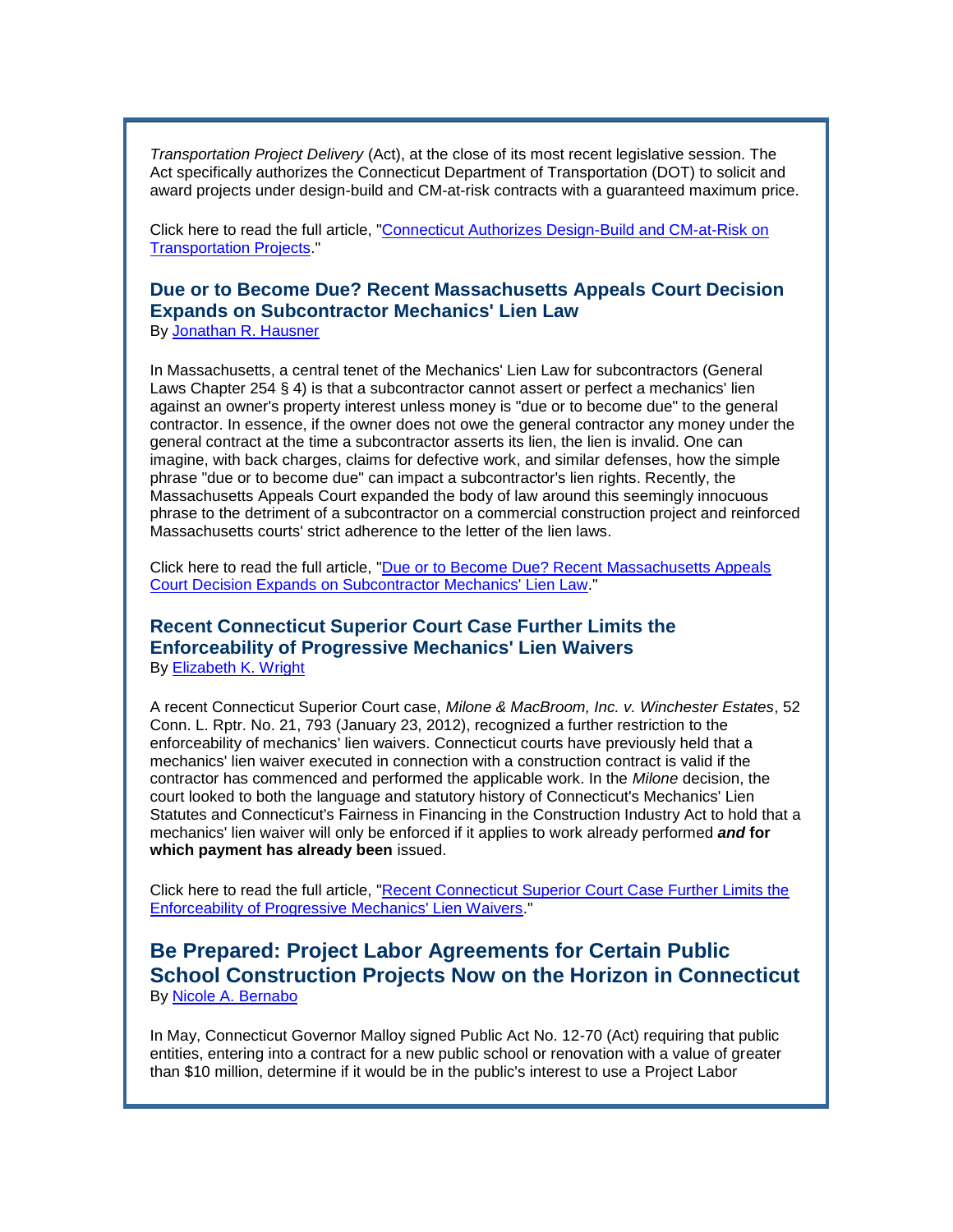Agreement (PLA). A PLA is a pre-hire agreement establishing a set of labor-related rules to be followed by all firms bidding on a construction project.

Click here to read the full article, ["Be Prepared: Project Labor Agreements for Certain Public](http://cl.exct.net/?ju=fe3117737d60067c761575&ls=fde61d797263037f7c157477&m=fefb1671756c0d&l=fec811727763027c&s=fe25167675620c7c721078&jb=ffcf14&t=)  [School Construction Projects Now on the Horizon in Connecticut.](http://cl.exct.net/?ju=fe3117737d60067c761575&ls=fde61d797263037f7c157477&m=fefb1671756c0d&l=fec811727763027c&s=fe25167675620c7c721078&jb=ffcf14&t=)"

### **FIRM NEWS & NOTES**

#### **Announcements**

Robinson & Cole LLP is pleased to welcome associate [Jonathan R. Hausner](http://cl.exct.net/?ju=fe3317737d60067c761474&ls=fde61d797263037f7c157477&m=fefb1671756c0d&l=fec811727763027c&s=fe25167675620c7c721078&jb=ffcf14&t=) as a member of the Construction Law Practice Group in the Boston office. Mr. Hausner primarily focuses his practice on the representation of public and private owners, general contractors, subcontractors, material suppliers, and construction sureties and handles all aspects of construction project consultation and construction litigation.

The Construction Law Practice Group at Robinson & Cole recently published ["Building](http://cl.exct.net/?ju=fe3017737d60067c761576&ls=fde61d797263037f7c157477&m=fefb1671756c0d&l=fec811727763027c&s=fe25167675620c7c721078&jb=ffcf14&t=)  [Information Modeling: Now that you know how to spell BIM, is it right for you and your](http://cl.exct.net/?ju=fe3017737d60067c761576&ls=fde61d797263037f7c157477&m=fefb1671756c0d&l=fec811727763027c&s=fe25167675620c7c721078&jb=ffcf14&t=)  [project?"](http://cl.exct.net/?ju=fe3017737d60067c761576&ls=fde61d797263037f7c157477&m=fefb1671756c0d&l=fec811727763027c&s=fe25167675620c7c721078&jb=ffcf14&t=)

#### **At the Podium**

Construction associate [Ryan M. Burns](http://cl.exct.net/?ju=fe3517737d60067c761472&ls=fde61d797263037f7c157477&m=fefb1671756c0d&l=fec811727763027c&s=fe25167675620c7c721078&jb=ffcf14&t=) was a panelist at the CBA Construction Law Annual Update held at the CBA Law Center in New Britain, CT, on May 31, 2012.

Construction partner [Martin A. Onorato](http://cl.exct.net/?ju=fe3417737d60067c761473&ls=fde61d797263037f7c157477&m=fefb1671756c0d&l=fec811727763027c&s=fe25167675620c7c721078&jb=ffcf14&t=) presented on the legal implications of LEED at the Connecticut American Institute of Architects' headquarters on April 25, 2012.

Construction partner [Gregory R. Faulkner](http://cl.exct.net/?ju=fe2f17737d60067c761577&ls=fde61d797263037f7c157477&m=fefb1671756c0d&l=fec811727763027c&s=fe25167675620c7c721078&jb=ffcf14&t=) delivered a presentation at the Engineering & Construction Law Seminar sponsored by the Connecticut Society of Civil Engineers at the Metropolitan District Commission Training Center in Hartford, CT, on March 30, 2012. Mr. Faulkner presented "Contracts-Why They Are Important and What Are The Key Clauses of Which You Should Be Aware."

Construction partner [Joseph A. Barra](http://cl.exct.net/?ju=fe2e17737d60067c761578&ls=fde61d797263037f7c157477&m=fefb1671756c0d&l=fec811727763027c&s=fe25167675620c7c721078&jb=ffcf14&t=) was the keynote speaker at a meeting of the Rhode Island chapter of the American Society of Civil Engineers at the Ivy Garden in West Warwick, RI, on March 15, 2012. Mr. Barra talked about design-build joint ventures from formation through dissolution. He presented factors, from company culture to opportunities, a joint venture opens.

Construction partner [Joseph A. Barra](http://cl.exct.net/?ju=fe2e17737d60067c761578&ls=fde61d797263037f7c157477&m=fefb1671756c0d&l=fec811727763027c&s=fe25167675620c7c721078&jb=ffcf14&t=) was a panelist for a presentation entitled "Design-Build Project Delivery: Is It Right For Your Project?" The New England chapters of the Construction Management Association of America and the Design-Build Institute of America sponsored the breakfast at the Wentworth Institute of Technology in Boston, MA, on January 10, 2012. Mr. Barra's talk focused on joint ventures for design-build projects.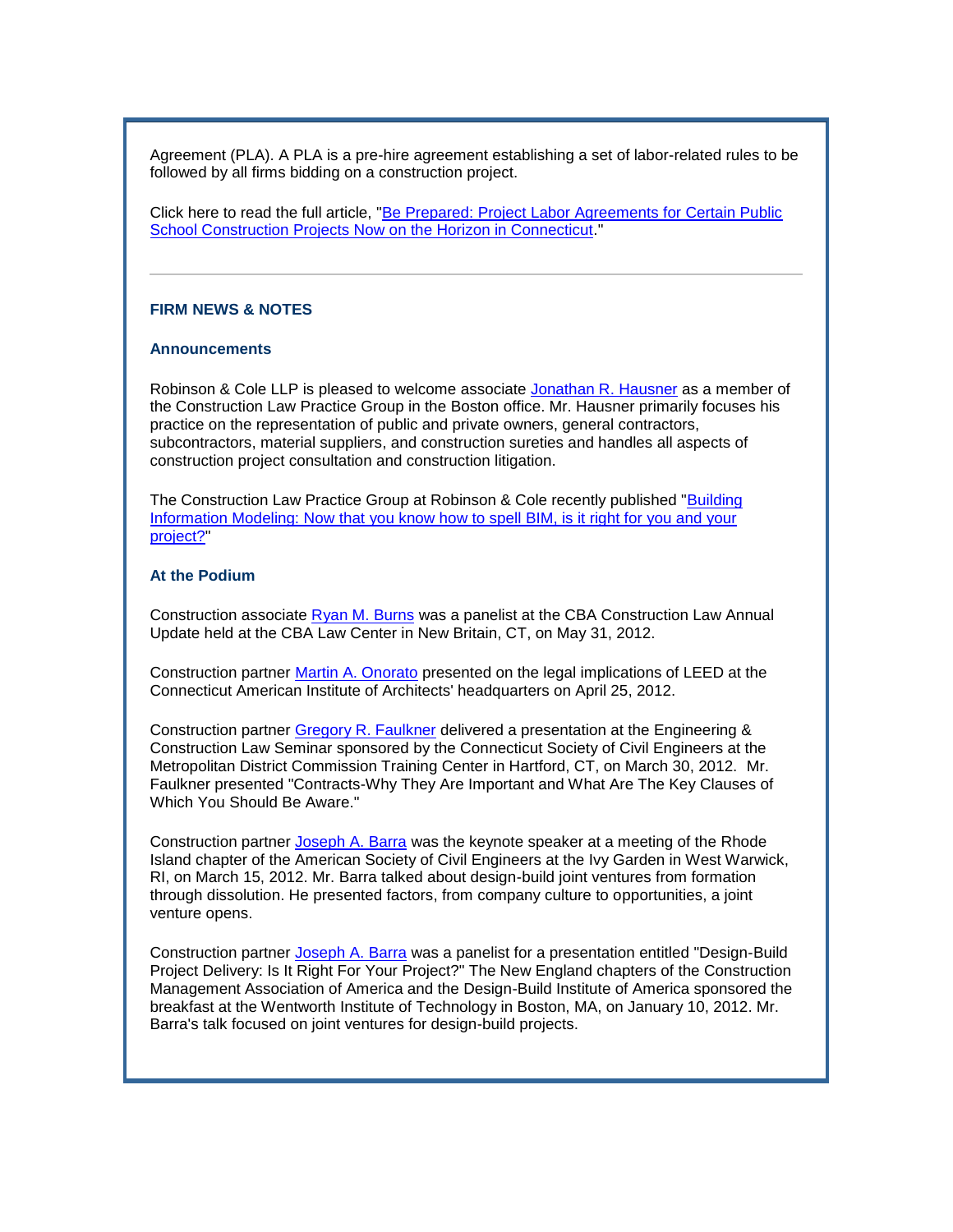## **In the Press**

The *Connecticut Law Tribune* published an article by labor and employment counsel [Nicole A.](http://cl.exct.net/?ju=fe3117737d60067c761476&ls=fde61d797263037f7c157477&m=fefb1671756c0d&l=fec811727763027c&s=fe25167675620c7c721078&jb=ffcf14&t=)  [Bernabo](http://cl.exct.net/?ju=fe3117737d60067c761476&ls=fde61d797263037f7c157477&m=fefb1671756c0d&l=fec811727763027c&s=fe25167675620c7c721078&jb=ffcf14&t=) in its April 23, 2012, issue. Ms. Bernabo's article, "Court Decisions Postpone NLRA Notice Posting Rule," focused on a new rule by the National Labor Relations Board requiring employers to post a notice informing employees of their rights to unionize under the National Labor Relations Act.

Construction Practice Group partners [Gregory R. Faulkner](http://cl.exct.net/?ju=fe2f17737d60067c761577&ls=fde61d797263037f7c157477&m=fefb1671756c0d&l=fec811727763027c&s=fe25167675620c7c721078&jb=ffcf14&t=) and [Martin A. Onorato](http://cl.exct.net/?ju=fe3417737d60067c761473&ls=fde61d797263037f7c157477&m=fefb1671756c0d&l=fec811727763027c&s=fe25167675620c7c721078&jb=ffcf14&t=) were contributing authors to *Connecticut Construction Guidelines: The Manual for Successful Building Projects*, 2nd Edition, published by the Connecticut Construction Guidelines Coalition. Mr. Faulkner authored the "Requests for Information" guideline and edited numerous other guidelines. Mr. Onorato authored the "Retainage" guideline and also edited other guidelines.

Construction partner [Peter E. Strniste, Jr.](http://cl.exct.net/?ju=fe2d17737d60067c761579&ls=fde61d797263037f7c157477&m=fefb1671756c0d&l=fec811727763027c&s=fe25167675620c7c721078&jb=ffcf14&t=) co-authored an article titled "A Nightmare on Main Street: Subdivision Maintenance Bonds," published in the January 2012 issue of *For the Defense*, a publication of the Defense Research Institute. The article offers strategies for resolving disputes involving subdivision and maintenance performance bond claims stemming from the housing bubble crisis.

[Dwight H. Merriam](http://cl.exct.net/?ju=fe3517737d60067c761670&ls=fde61d797263037f7c157477&m=fefb1671756c0d&l=fec811727763027c&s=fe25167675620c7c721078&jb=ffcf14&t=) has published his eighth book, *At the Cutting Edge 2011: Land Use Law from 'The Urban Lawyer*.*'* The first book in his annual series won the Bronze Award in the third annual Robert Bruss Book Awards program of the National Association of Real Estate Editors for its originality, readability, accuracy, coverage of the subject, and scholarship. Mr. Merriam is immediate past-chair of the American Bar Association's Section of State and Local Government.

#### **Of Note**

Construction partner [Joseph A. Barra](http://cl.exct.net/?ju=fe2e17737d60067c761578&ls=fde61d797263037f7c157477&m=fefb1671756c0d&l=fec811727763027c&s=fe25167675620c7c721078&jb=ffcf14&t=) attended the American Arbitration Association Construction Conference in New York, NY, May 31-June 1, 2012.

Robinson & Cole was a sustaining member sponsor of the Massachusetts Building Congress program titled "Trends in Higher Education Capital Planning & Construction held at the Revere Hotel Boston Common in Boston, MA, on May 17, 2012. Construction partner [Joseph A. Barra](http://cl.exct.net/?ju=fe2e17737d60067c761578&ls=fde61d797263037f7c157477&m=fefb1671756c0d&l=fec811727763027c&s=fe25167675620c7c721078&jb=ffcf14&t=) was a key organizer of the event, which drew 300 attendees. Construction partner Martin A. [Onorato,](http://cl.exct.net/?ju=fe3417737d60067c761473&ls=fde61d797263037f7c157477&m=fefb1671756c0d&l=fec811727763027c&s=fe25167675620c7c721078&jb=ffcf14&t=) current president of the Connecticut Building Congress, was also in attendance.

The North Cove Yacht Club recognized construction associate [Keane E. Aures](http://cl.exct.net/?ju=fe3417737d60067c761671&ls=fde61d797263037f7c157477&m=fefb1671756c0d&l=fec811727763027c&s=fe25167675620c7c721078&jb=ffcf14&t=) at the club's annual commissioning ceremony for his work on the rebuilding of the waterfront in Old Saybrook, CT. In presenting a burgee to Mr. Aures, Commodore Les Bowman said, "Without your hard work, your great skill as a lawyer, and your tireless dedication to this project, which is so critical to the future of our operations here in North Cove, Old Saybrook, we would never have realized our objectives. I thank you for a job well-done."

Construction partner [Peter E. Strniste, Jr.](http://cl.exct.net/?ju=fe2d17737d60067c761579&ls=fde61d797263037f7c157477&m=fefb1671756c0d&l=fec811727763027c&s=fe25167675620c7c721078&jb=ffcf14&t=) attended the DRI Annual Surety & Fidelity Roundtable held in Chicago, IL, May 4 2012.

Construction attorneys [Gregory R. Faulkner,](http://cl.exct.net/?ju=fe2f17737d60067c761577&ls=fde61d797263037f7c157477&m=fefb1671756c0d&l=fec811727763027c&s=fe25167675620c7c721078&jb=ffcf14&t=) [Peter E. Strniste, Jr.,](http://cl.exct.net/?ju=fe2d17737d60067c761579&ls=fde61d797263037f7c157477&m=fefb1671756c0d&l=fec811727763027c&s=fe25167675620c7c721078&jb=ffcf14&t=) and [Todd R. Regan](http://cl.exct.net/?ju=fe3317737d60067c761672&ls=fde61d797263037f7c157477&m=fefb1671756c0d&l=fec811727763027c&s=fe25167675620c7c721078&jb=ffcf14&t=) attended the ABA Construction Forum annual meeting held in Las Vegas, NV, April 26-28,